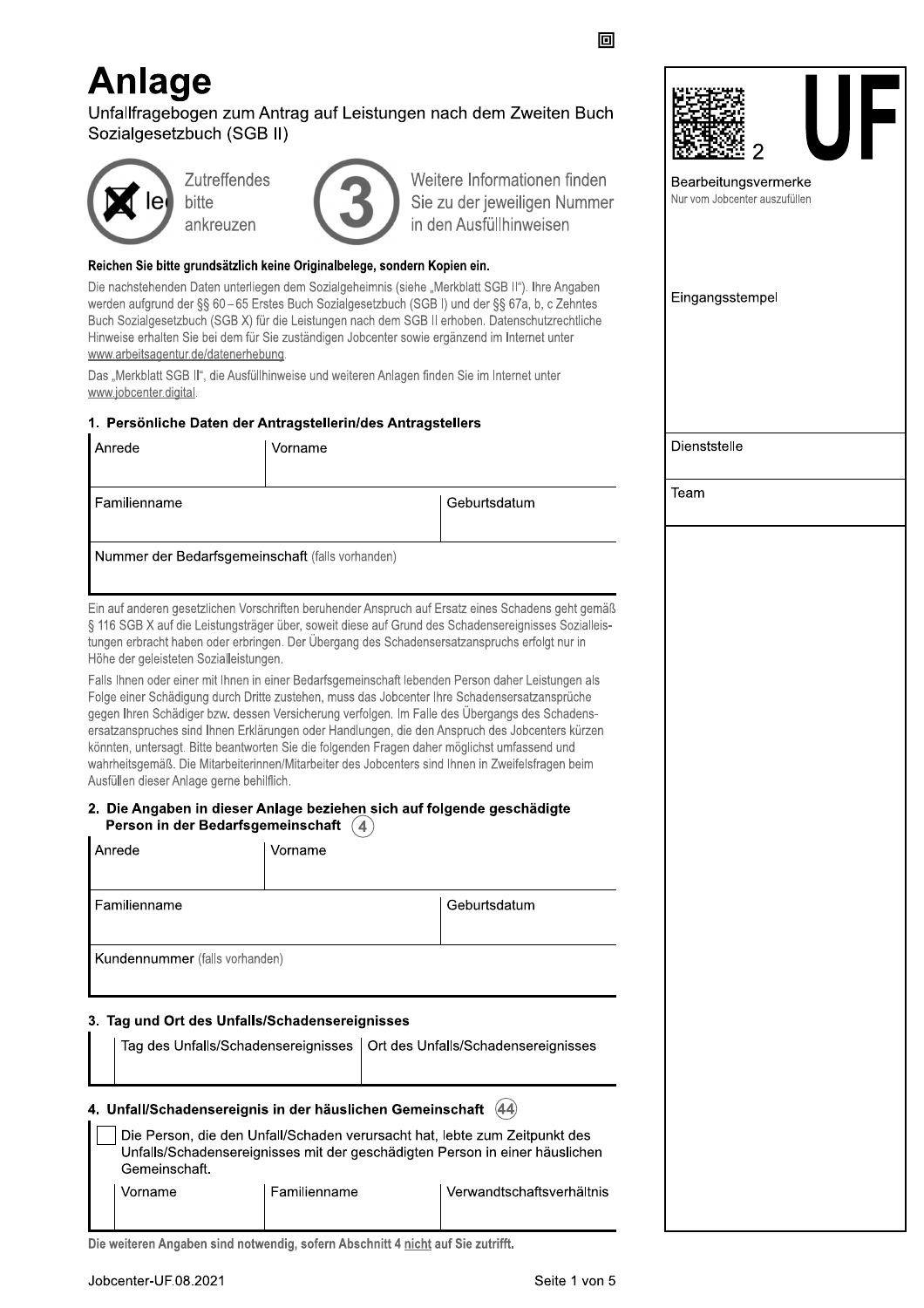| 5. Art des Unfalls/Schadensereignisses                                                                                         |                                                                                                        | Bearbeitungsvermerke          |  |  |  |  |
|--------------------------------------------------------------------------------------------------------------------------------|--------------------------------------------------------------------------------------------------------|-------------------------------|--|--|--|--|
| Arbeitsunfall<br>Verkehrsunfall                                                                                                | Sonstiges                                                                                              | Nur vom Jobcenter auszufüllen |  |  |  |  |
|                                                                                                                                |                                                                                                        |                               |  |  |  |  |
|                                                                                                                                |                                                                                                        |                               |  |  |  |  |
|                                                                                                                                |                                                                                                        |                               |  |  |  |  |
| Bitte schildern Sie - ggf. auf einem gesonderten Blatt - ausführlich den Unfallhergang<br>bzw. wie der Schaden entstanden ist. |                                                                                                        |                               |  |  |  |  |
|                                                                                                                                | 6. Daten zur Person, die den Unfall/Schaden verursacht hat (Schädigerin/Schädiger)                     |                               |  |  |  |  |
| Vorname                                                                                                                        | Familienname                                                                                           |                               |  |  |  |  |
|                                                                                                                                |                                                                                                        |                               |  |  |  |  |
| Anschrift                                                                                                                      |                                                                                                        |                               |  |  |  |  |
| Haftpflichtversicherung der vorgenannten Person                                                                                |                                                                                                        |                               |  |  |  |  |
| Name des Haftpflichtversicherers                                                                                               | Schadensnummer                                                                                         |                               |  |  |  |  |
|                                                                                                                                |                                                                                                        |                               |  |  |  |  |
| Anschrift                                                                                                                      |                                                                                                        |                               |  |  |  |  |
|                                                                                                                                |                                                                                                        |                               |  |  |  |  |
| 7. Schadensersatzansprüche                                                                                                     |                                                                                                        |                               |  |  |  |  |
| Die geschädigte Person hat bereits Ansprüche auf Schadensersatz erhoben.                                                       |                                                                                                        |                               |  |  |  |  |
| Anspruchsgegnerin/Anspruchsgegner                                                                                              |                                                                                                        |                               |  |  |  |  |
|                                                                                                                                |                                                                                                        |                               |  |  |  |  |
|                                                                                                                                | Die Verhandlungen sind noch nicht abgeschlossen.                                                       |                               |  |  |  |  |
| Der Anspruch wurde von der Versicherung der Schädigerin/des Schädigers anerkannt.                                              |                                                                                                        |                               |  |  |  |  |
| Der Anspruch wurde von der Versicherung der Schädigerin/des Schädigers abgelehnt.                                              |                                                                                                        |                               |  |  |  |  |
|                                                                                                                                |                                                                                                        |                               |  |  |  |  |
| Es wurde am                                                                                                                    | ein Vergleich geschlossen.                                                                             |                               |  |  |  |  |
| Über die Klage wurde noch nicht entschieden.                                                                                   |                                                                                                        |                               |  |  |  |  |
| Die Klage wurde durch Urteil beendet.                                                                                          |                                                                                                        |                               |  |  |  |  |
| Die geschädigte Person wird/wurde (anwaltlich) vertreten.                                                                      |                                                                                                        |                               |  |  |  |  |
| Name der Vertreterin/des Vertreters                                                                                            | Anschrift                                                                                              |                               |  |  |  |  |
|                                                                                                                                |                                                                                                        |                               |  |  |  |  |
| Bitte legen Sie entsprechende Nachweise (z. B. Urteil, Schreiben der Versicherung) vor.                                        | (45)                                                                                                   |                               |  |  |  |  |
| weiteren Fragen nicht erforderlich. Bitte fügen Sie in diesem Fall das Urteil bei.                                             | Sofern der Anspruch auf Schadensersatz durch ein Urteil festgestellt wurde, ist die Beantwortung aller |                               |  |  |  |  |
| 8. Verletzungen                                                                                                                |                                                                                                        |                               |  |  |  |  |
| Verletzungen der geschädigten Person                                                                                           |                                                                                                        |                               |  |  |  |  |
|                                                                                                                                |                                                                                                        |                               |  |  |  |  |
| behandelt bzw. es wurde ein Gutachten erstellt.                                                                                | Die geschädigte Person wurde wegen des Unfalls/Schadensereignisses untersucht/                         |                               |  |  |  |  |
| Name der Ärztin/des Arztes                                                                                                     | Anschrift                                                                                              |                               |  |  |  |  |
| Name der Ärztin/des Arztes                                                                                                     | Anschrift                                                                                              |                               |  |  |  |  |
|                                                                                                                                | Bitte legen Sie - sofern vorhanden - ärztliche Gutachten, die aufgrund des Unfalls/Schadensereignisses |                               |  |  |  |  |
| erstellt wurden, vor und fügen Sie die Anlage SE bei. (46)                                                                     |                                                                                                        | Anlage SE                     |  |  |  |  |



回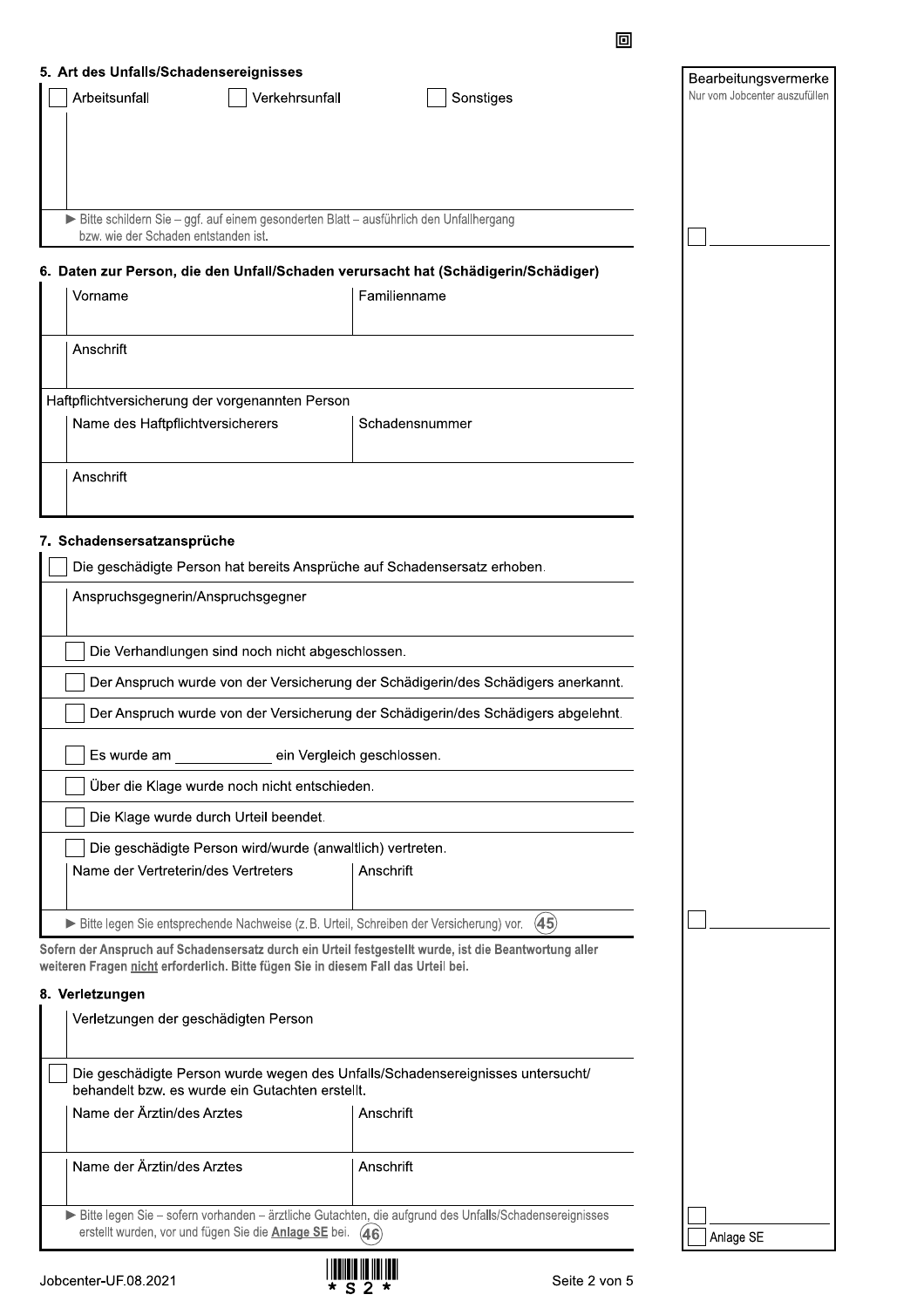#### 9. Unfall-/Schadensanzeige und Ermittlungsverfahren

Dienststelle der Polizei (mit Adresse), bei der der Unfall/Schaden angezeigt wurde

| Aktenzeichen                                                                                                                               | Tagebuchnummer |              |
|--------------------------------------------------------------------------------------------------------------------------------------------|----------------|--------------|
| Gegen die Verursacherin/den Verursacher wurde wegen des Unfalls/Schadens-<br>ereignisses ein Ermittlungs- oder Strafverfahren eingeleitet. |                |              |
| zuständige Staatsanwaltschaft/zuständiges Gericht                                                                                          |                | Aktenzeichen |

## 10. Sozialversicherung

Die geschädigte Person war zum Zeitpunkt des Unfalls/Schadensereignisses bei folgender Krankenversicherung (mit-)versichert:

| Name der Krankenversicherung | Krankenversichertennummer |
|------------------------------|---------------------------|
| Rentenversicherungsträger    | Rentenversicherungsnummer |

#### 11. Arbeitsunfall

Die geschädigte Person war zum Zeitpunkt des Unfalls bei folgendem Arbeitgeber beschäftigt:

| Name des Arbeitgebers                                            | Anschrift des Arbeitgebers |  |
|------------------------------------------------------------------|----------------------------|--|
| Unfallversicherung (z. B. Berufsgenossenschaft) des Arbeitgebers |                            |  |

### 12. Verkehrsunfall

| Die geschädigte Person benutzte während des Unfalls folgendes öffentliches Verkehrsmittel: |                                                                               |  |                       |                                       |  |
|--------------------------------------------------------------------------------------------|-------------------------------------------------------------------------------|--|-----------------------|---------------------------------------|--|
| Bus                                                                                        | Eisenbahn                                                                     |  | Straßenbahn           |                                       |  |
|                                                                                            | Die geschädigte Person war an dem Unfall als Fußgängerin/Fußgänger beteiligt. |  |                       |                                       |  |
| Die geschädigte Person war mit folgendem Fahrzeug an dem Unfall beteiligt:                 |                                                                               |  |                       |                                       |  |
| Fahrrad                                                                                    | Motorrad                                                                      |  | PKW/LKW               |                                       |  |
| Die geschädigte Person war                                                                 |                                                                               |  | Fahrer/in             | Mitfahrer/in                          |  |
|                                                                                            | Vorname der Fahrerin/des Fahrers                                              |  |                       | Familienname der Fahrerin/des Fahrers |  |
|                                                                                            | Anschrift der Fahrerin/des Fahrers                                            |  |                       |                                       |  |
| Vorname der Fahrzeughalterin/des Fahrzeughalters                                           |                                                                               |  |                       |                                       |  |
|                                                                                            | Familienname der Fahrzeughalterin/des Fahrzeughalters                         |  |                       |                                       |  |
| Anschrift der Fahrzeughalterin/des Fahrzeughalters                                         |                                                                               |  |                       |                                       |  |
|                                                                                            | Name/Anschrift der Fahrzeugversicherung                                       |  |                       |                                       |  |
| Schadensnummer                                                                             |                                                                               |  | Amtliches Kennzeichen |                                       |  |



回

Bearbeitungsvermerke Nur vom Jobcenter auszufüllen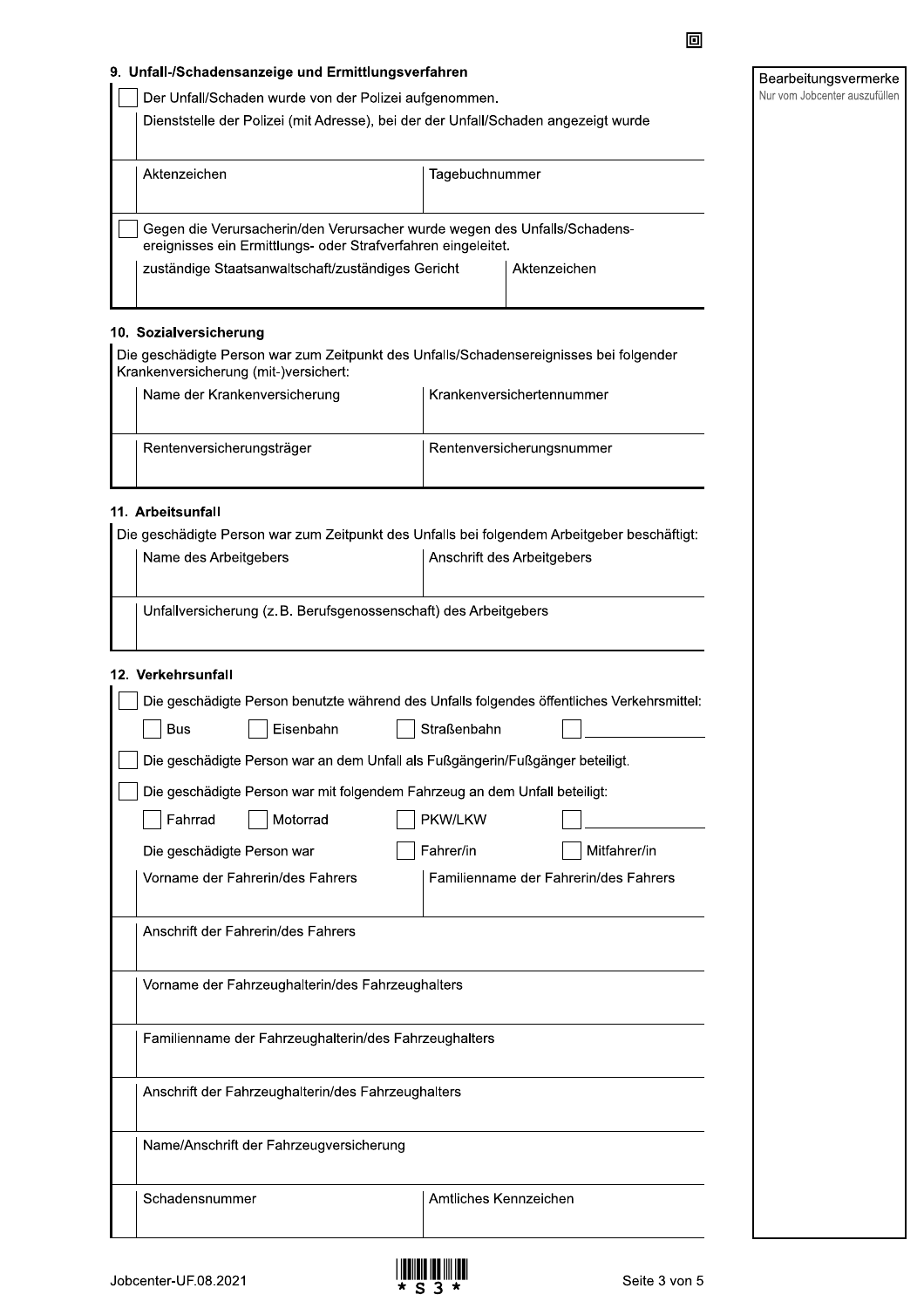| An dem Unfall war noch eine andere Verkehrsteilnehmerin/ein anderer Verkehrsteilnehmer<br>beteiligt.<br>Die andere Person war mit dem folgendem weiteren Fahrzeug beteiligt: |            |                                              |             | Bearbeitungsvermerke<br>Nur vom Jobcenter auszufüllen |
|------------------------------------------------------------------------------------------------------------------------------------------------------------------------------|------------|----------------------------------------------|-------------|-------------------------------------------------------|
| Motorrad<br>Fahrrad                                                                                                                                                          |            |                                              |             |                                                       |
| Name der weiteren Verkehrsteilnehmerin/des weiteren Verkehrsteilnehmers                                                                                                      |            |                                              |             |                                                       |
| Anschrift der weiteren Verkehrsteilnehmerin/des weiteren Verkehrsteilnehmers                                                                                                 |            |                                              |             |                                                       |
| Name der Halterin/des Halters des weiteren Fahrzeugs                                                                                                                         |            |                                              |             |                                                       |
| Anschrift der Halterin/des Halters des weiteren Fahrzeugs                                                                                                                    |            |                                              |             |                                                       |
| Name/Anschrift der Fahrzeugversicherung                                                                                                                                      |            |                                              |             |                                                       |
| Schadensnummer                                                                                                                                                               |            | Amtliches Kennzeichen des weiteren Fahrzeugs |             |                                                       |
| 13. Sonstiges Schadensereignis                                                                                                                                               |            |                                              |             |                                                       |
| Sportunfall                                                                                                                                                                  |            |                                              |             |                                                       |
| Der Unfall wurde<br>unabsichtlich                                                                                                                                            | fahrlässig | vorsätzlich                                  | verursacht. |                                                       |
| Ärztlicher Behandlungsfehler                                                                                                                                                 |            |                                              |             |                                                       |
| Name der Ärztin/des Arztes/des Krankenhauses                                                                                                                                 |            |                                              |             |                                                       |
| Anschrift der Ärztin/des Arztes/des Krankenhauses                                                                                                                            |            |                                              |             |                                                       |
| Haftpflichtversicherung der Ärztin/des Arztes/des Krankenhauses                                                                                                              |            |                                              |             |                                                       |
| Schadensnummer                                                                                                                                                               |            |                                              |             |                                                       |
| Es ist ein Verfahren vor der Schlichtungsstelle für Arzthaftpflichtschäden anhängig.<br>Anschrift der Schlichtungsstelle                                                     |            | Schadensnummer                               |             |                                                       |
| Körperverletzung (z. B. Schlägerei, Überfall)                                                                                                                                |            |                                              |             |                                                       |
|                                                                                                                                                                              |            |                                              |             |                                                       |
|                                                                                                                                                                              |            |                                              |             |                                                       |
|                                                                                                                                                                              |            |                                              |             |                                                       |
| Bitte schildern Sie - ggf. auf einem gesonderten Blatt - ausführlich, wie und bei welcher Gelegenheit die<br>geschädigte Person verletzt wurde.                              |            |                                              |             |                                                       |
| Verstoß gegen eine Verkehrssicherungspflicht (z. B. Räum- oder Streupflicht)                                                                                                 |            |                                              |             |                                                       |
| Name der/des Verkehrssicherungspflichtigen   Anschrift                                                                                                                       |            |                                              |             |                                                       |
| Versicherung der/des Verkehrssicherungspflichtigen                                                                                                                           |            | Schadensnummer                               |             |                                                       |